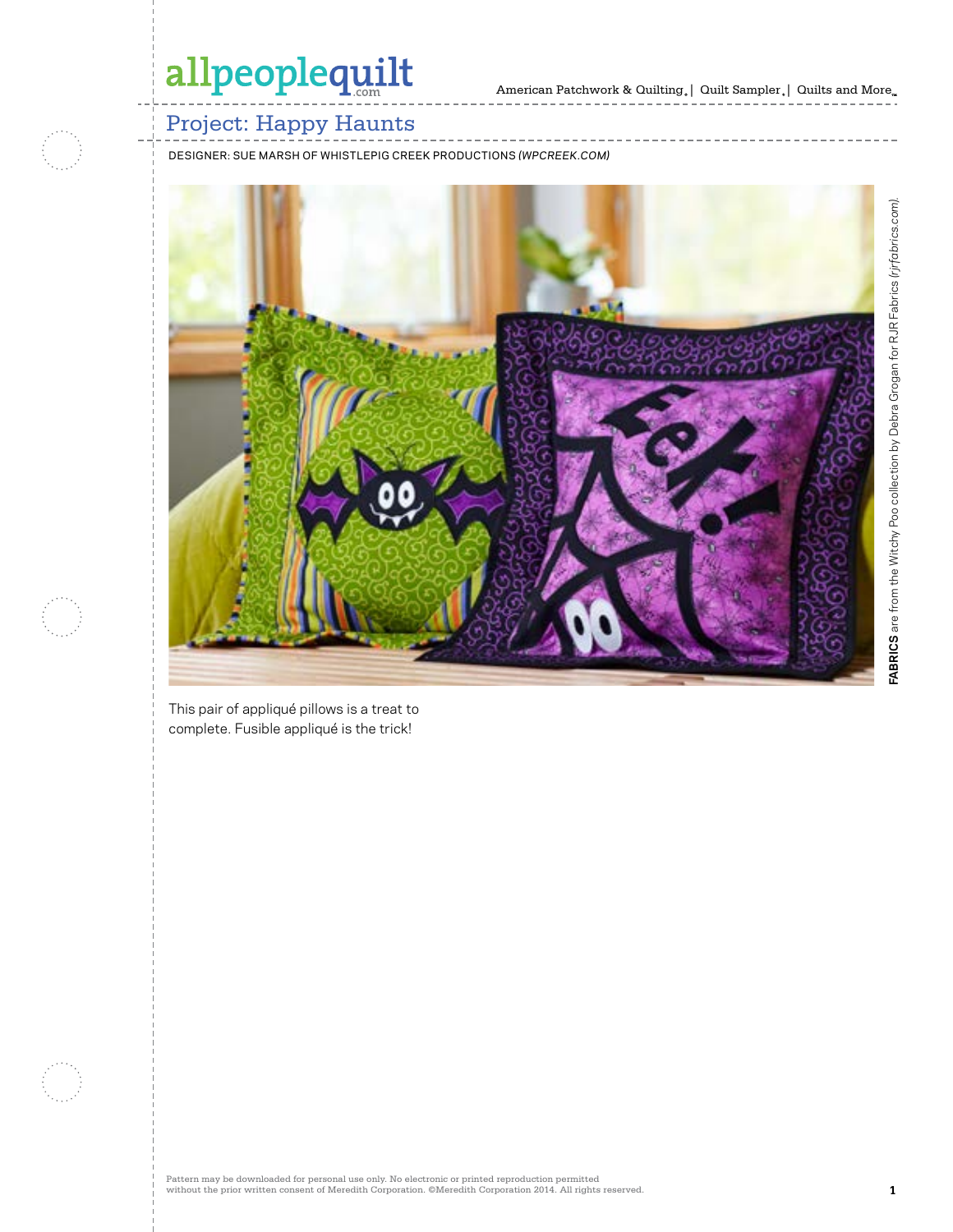### Project: Happy Haunts

#### Materials For Bat Pillow

- 5⁄8 yard multicolor stripe (pillow top, binding)
- **•** 12⁄3 yards green print (appliqué foundation, border, pillow back)
- **•** 9×22" piece (fat eighth)solid black (appliqués)
- **•** 6" square each purple print and solid white (appliqués)
- <sup>2</sup>⁄<sub>3</sub> yard iron-on fusible fleece
- **•** 1⁄4 yard lightweight iron-on fusible web
- **•** 16"-square pillow form
- **•** Water-soluble marking pen

Finished pillow: 221/2" square (including 31⁄4"-wide flange)

Quantities are for 44⁄45"-wide, 100% cotton fabrics. Measurements include  $\frac{1}{4}$ " seam allowances. Sew with right sides together unless otherwise stated.

#### Cut Fabrics For Bat Pillow

Cut pieces in the following order. Patterns are on *page 6–7.* To use fusible web for appliquéing, complete the following steps.

- 1. Lay fusible web, paper side up, over patterns. Use a pencil to trace each pattern the number of times indicated in cutting instructions, leaving 1/<sub>2</sub>" between tracings. Cut out each fusible-web shape roughly 1⁄4" outside traced lines.
- 2. Following manufacturer's instructions, press fusible-web shapes onto wrong sides of designated fabrics; let cool. Cut out fabric shapes on drawn lines. Peel off paper backings.

**From multicolor stripe, cut:**

- 3–21⁄<sub>2×42</sub>" binding strips
- 2-11<sup>3</sup>⁄4" squares, cutting each in half diagonally for 4 triangles total (see Cutting Diagram)
- **From green print, cut:**
- 2-221⁄2×261⁄2" rectangles
- 2-31⁄2×22<sup>1</sup>/<sub>2</sub>" border strips
- 2-31⁄2×161⁄2" border strips
- **•** 1—117⁄8" square
- **From solid black, cut:**
- **•** 1 *each* of patterns A, B, B reversed, D, and D reversed
- **•** 2 of Pattern G
- **From purple print, cut:**
- **•** 1 *each* of patterns C, C reversed, E, and E reversed **From solid white, cut:**
- **•** 2 of Pattern F
- **•** 1 *each* of patterns H, I, and J
- **From fusible fleece, cut:**
- **•** 1—221⁄2" square

#### Assemble Bat Pillow Top

- 1. Sew multicolor stripe triangles to opposite edges of green print 117⁄8" square (Diagram 1). Join remaining multicolor stripe triangles to remaining edges. Press all seams toward triangles. Trim to 161/2" square including seam allowances to make pillow center.
- 2. Sew green print  $3\frac{1}{2} \times 16\frac{1}{2}$ " border strips to opposite edges of pillow center. Add green print 31⁄2×221⁄2" border strips to remaining edges to make pillow top (Diagram 2). Press all seams toward border. The pillow top should be 22<sup>1/2</sup>" square including seam allowances.

### Appliqué Bat Pillow Top

1. Fold pillow top in half horizontally and vertically. Lightly finger-press each fold to create appliqué placement guidelines; unfold.

- 2. Referring to Bat Pillow Appliqué Placement Diagram, arrange appliqué pieces on pillow top. Fuse pieces in place following manufacturer's instructions.
- 3. Referring to Bat Pillow Appliqué Placement Diagram and fullsize pattern pieces, use watersoluble marking pen to draw bat hair, eyebrows, and smile line on pillow top.
- 4. Set up your sewing machine with a narrow zigzag stitch and a short stitch length (8–10 stitches per inch). Using thread to match the appliqués, machine-appliqué around outer edges of each piece. Machinezigzag marked bat hair and eyebrow lines using black thread and marked smile line using white thread.
- **5.** Following manufacturer's instructions, press 221⁄2" fusible fleece square to wrong side of pillow top.

#### Finish Bat Pillow

- 1. With wrong side inside, fold each green print 221/2×261/2" rectangle in half to form two double-thick 131⁄4×221⁄2" rectangles. (The double thickness makes the pillow back more stable.) Overlap folded edges about 4" to make a 22<sup>1/2"</sup> square. Baste across top and bottom of overlapped layers to make pillow back (Bat Pillow Back Assembly Diagram).
- 2. With wrong sides together, layer pillow top and pillow back; baste around entire outer edge. Stitch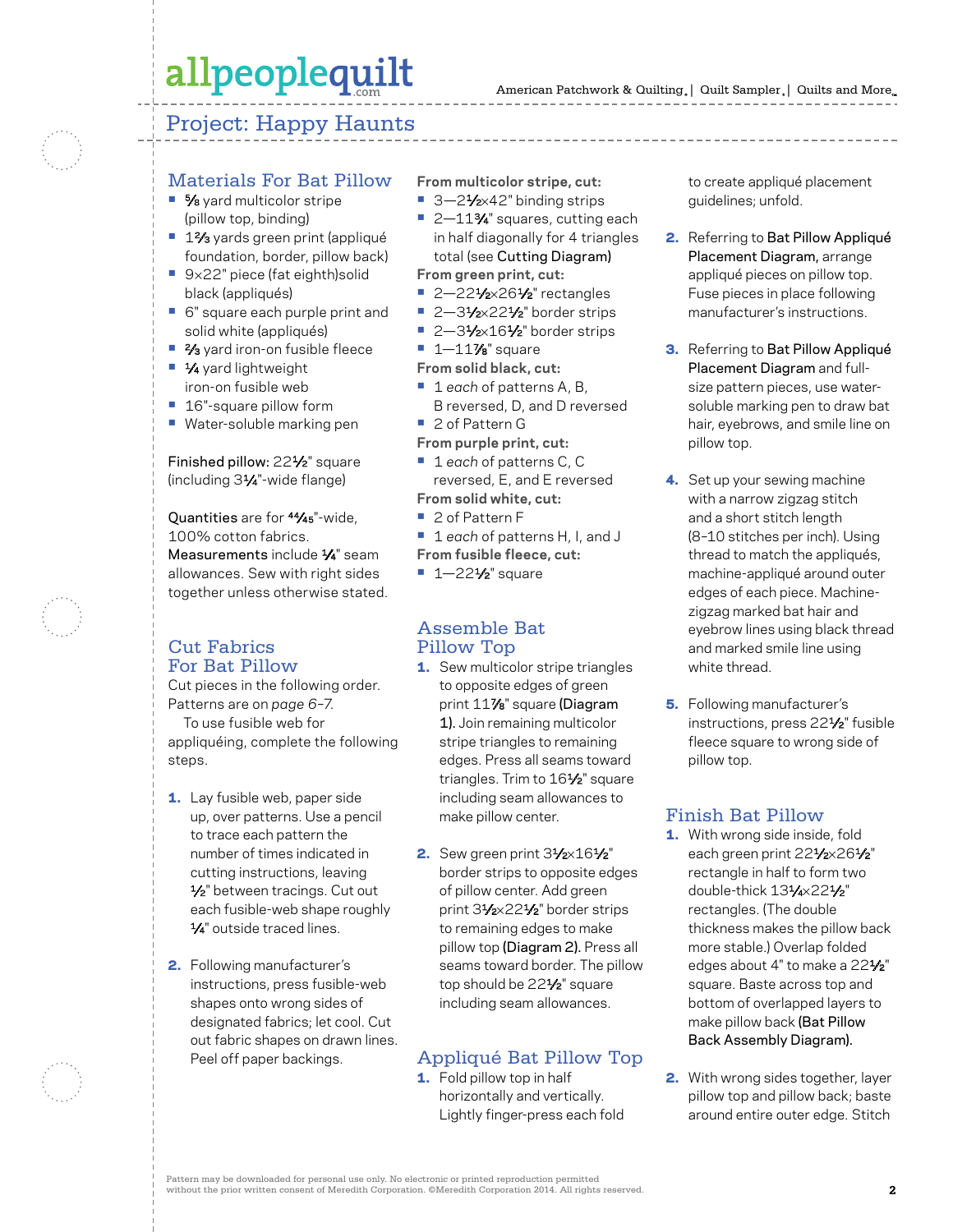### Project: Happy Haunts

in the ditch along border seam through all layers to make a 31⁄4"-wide flange.

**3.** Bind with multicolor stripe binding strips. Insert pillow form through opening in back to complete bat pillow.

#### Materials For Spiderweb Pillow

- 1<sup>3</sup>⁄4 yards purple print (appliqué foundation, pillow back)
- **•** 1 yard solid black (appliqués, inner border, binding)
- **•** 6" square solid white (appliqués)
- **•** 3⁄8 yard black print (outer border)
- <sup>2</sup>⁄<sub>3</sub> yard iron-on fusible fleece
- **•** 1⁄2 yard lightweight iron-on fusible web
- **•** 16"-square pillow form

Finished pillow: 22<sup>1</sup>/<sub>2</sub>" square (including 31⁄4"-wide flange)

Quantities are for 44⁄45"-wide, 100% cotton fabrics. Measurements include  $\frac{1}{4}$ " seam allowances. Sew with right sides together unless otherwise stated.

#### Cut Fabrics For Spiderweb Pillow

Cut pieces in the following order. Patterns are on *pages 7–10.* To use fusible web for appliquéing, refer to Cut Fabrics for Bat Pillow instructions..

**From purple print, cut:**

- 2-221⁄2×261⁄2" rectangles
- **•** 1—161⁄2" square
- **From solid black, cut:**
- 3-21⁄<sub>2×42</sub>" binding strips
- 2-1×17<sup>1</sup>/<sub>2</sub>" inner border strips
- 2-1×161⁄2" inner border strips **•** 1 *each* of patterns K, N, and O
- 
- **•** 2 of Pattern M
- **•** 1 *each* of letters E, e, and k

**From solid white, cut: •** 2 of Pattern L

- **From black print, cut:**
- 2-3×221⁄2" outer border strips ■ 2-3×17<sup>1</sup>/<sub>2</sub>" outer border strips
- **From fusible fleece, cut:**
- 1-22<sup>1</sup>⁄<sub>2</sub>" square

### Appliqué Foundation

- 1. Fold purple print 161/<sub>2</sub>" square in half horizontally and vertically. Lightly finger-press each fold to create an appliqué foundation with placement guidelines; unfold.
- 2. Referring to Spiderweb Pillow Appliqué Placement Diagram, arrange appliqué pieces atop appliqué foundation. Fuse pieces in place following manufacturer's instructions.
- **3.** Set up your sewing machine with a narrow zigzag stitch and a short stitch length (8–10 stitches per inch). Using thread to match the appliqués, machine-appliqué around outer edges of each piece to make pillow center.

#### Assemble Spiderweb Pillow Top

- 1. Sew solid black 1×161⁄2" inner border strips to opposite edges of pillow center (Diagram 3). Add solid black 1×171/2" inner border strips to remaining edges. Press all seams away from pillow center.
- 2. Join black print 3x171/<sub>2</sub>" outer border strips to opposite edges of pillow center (Diagram 3). Add black print 3×221⁄2" outer border strips to remaining edges to make pillow top. Press as before.

3. Following manufacturer's instructions, press 221⁄2" fusible fleece square to wrong side of pillow top.

### Finish Spiderweb Pillow

- 1. Using purple print  $22\frac{1}{2} \times 26\frac{1}{2}$ " rectangles, refer to Finish Bat Pillow, steps 1 and 2, to make pillow back, join pillow top and back, and make 31⁄4"-wide flange.
- 2. Using solid black binding strips, refer to Finish Bat Pillow, Step 3, to bind and complete spiderweb pillow.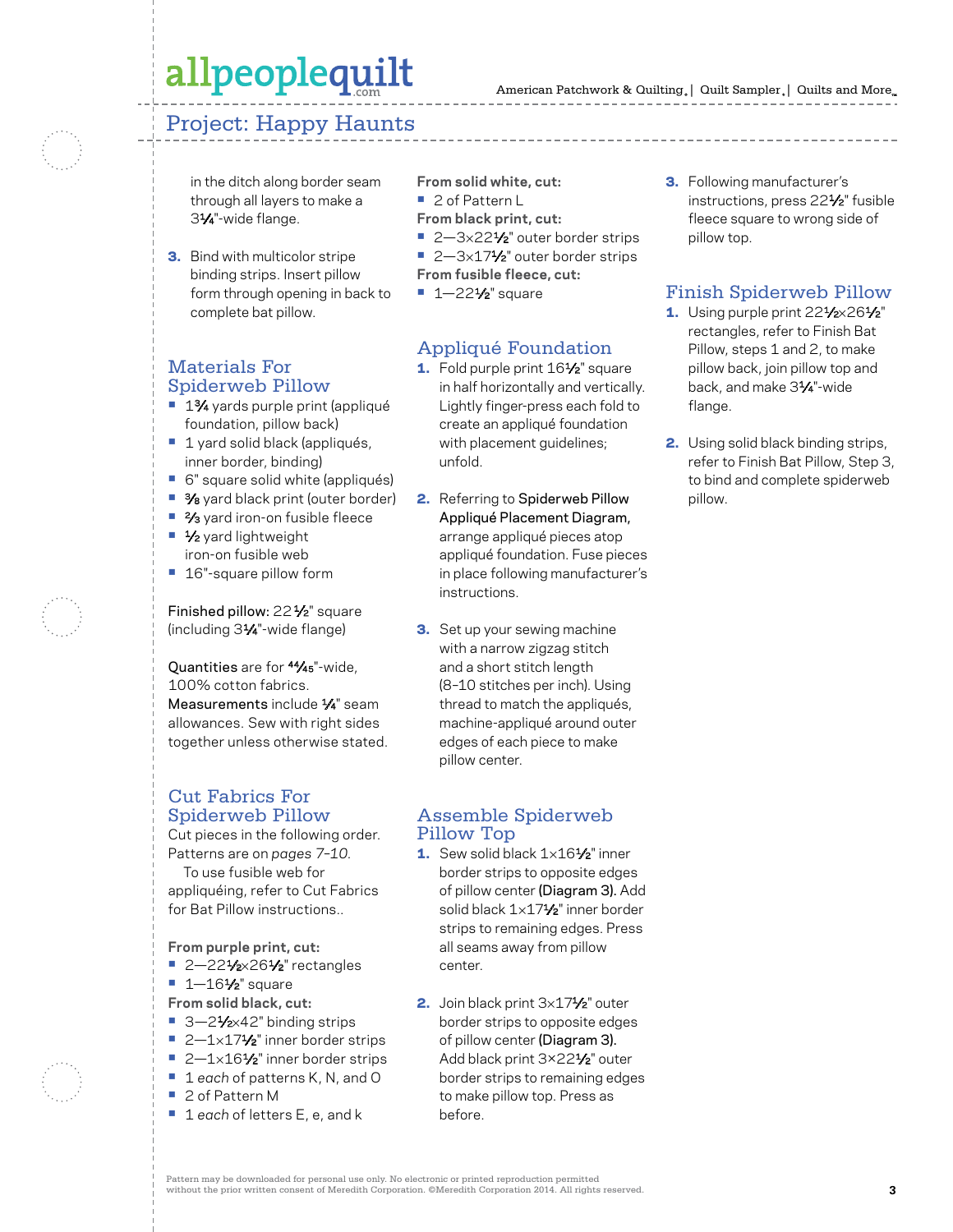American Patchwork & Quilting,  $|$  Quilt Sampler,  $|$  Quilts and More $_{\textrm{\tiny{m}}}$ 

## Project: Happy Haunts



CUTTING DIAGRAM



---------------

DIAGRAM 1



DIAGRAM 2



BAT PILLOW BACK ASSEMBLY DIAGRAM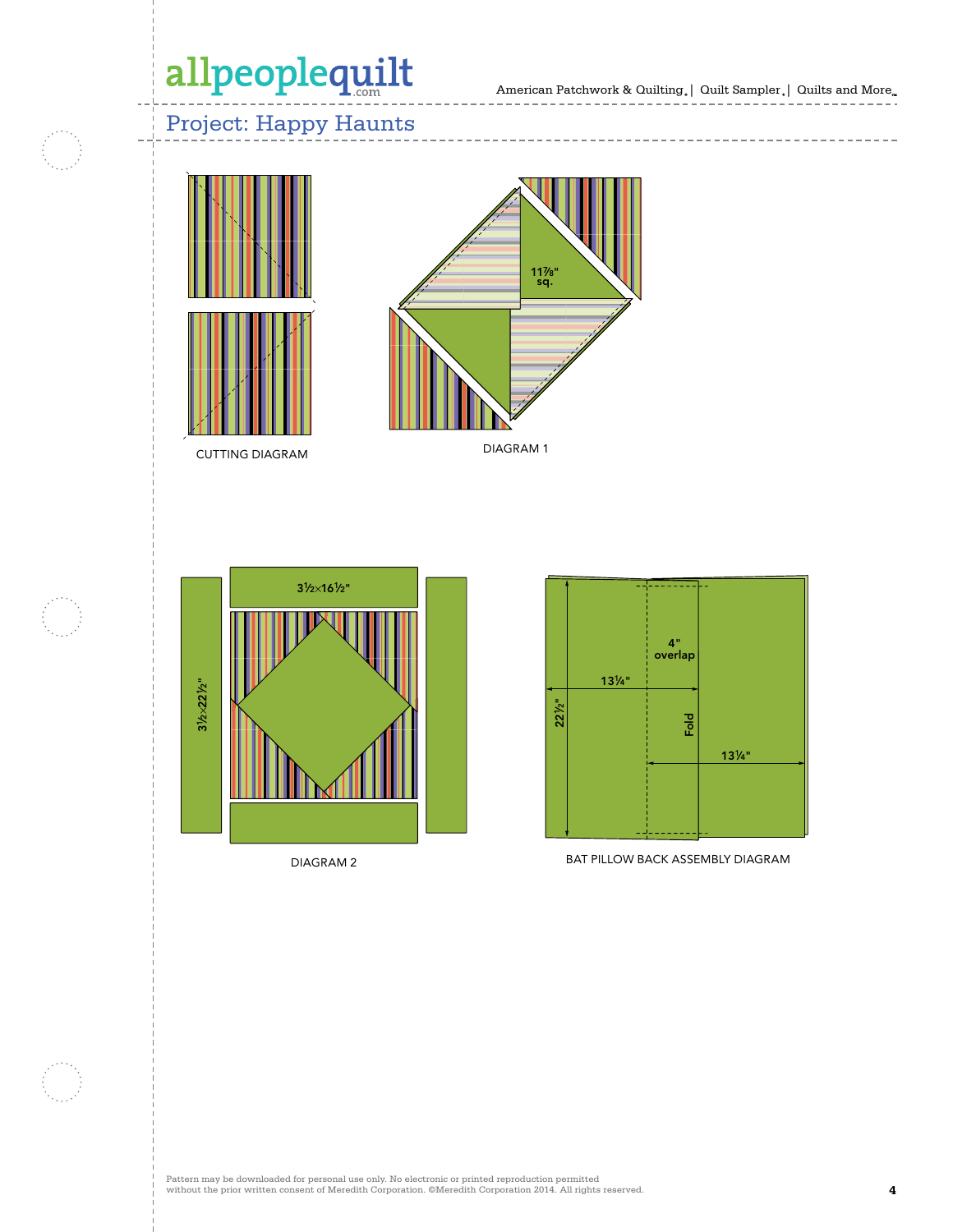American Patchwork & Quilting,  $|$  Quilt Sampler,  $|$  Quilts and More $_{\textrm{\tiny{m}}}$ 

-----------------

------------

## Project: Happy Haunts



BAT PILLOW APPLIQUÉ PLACEMENT DIAGRAM



 $3\times 221$ ⁄2"  $3\times 17^{1}$ ⁄2" 1×171 ⁄2" 1×161 ⁄2"

DIAGRAM 3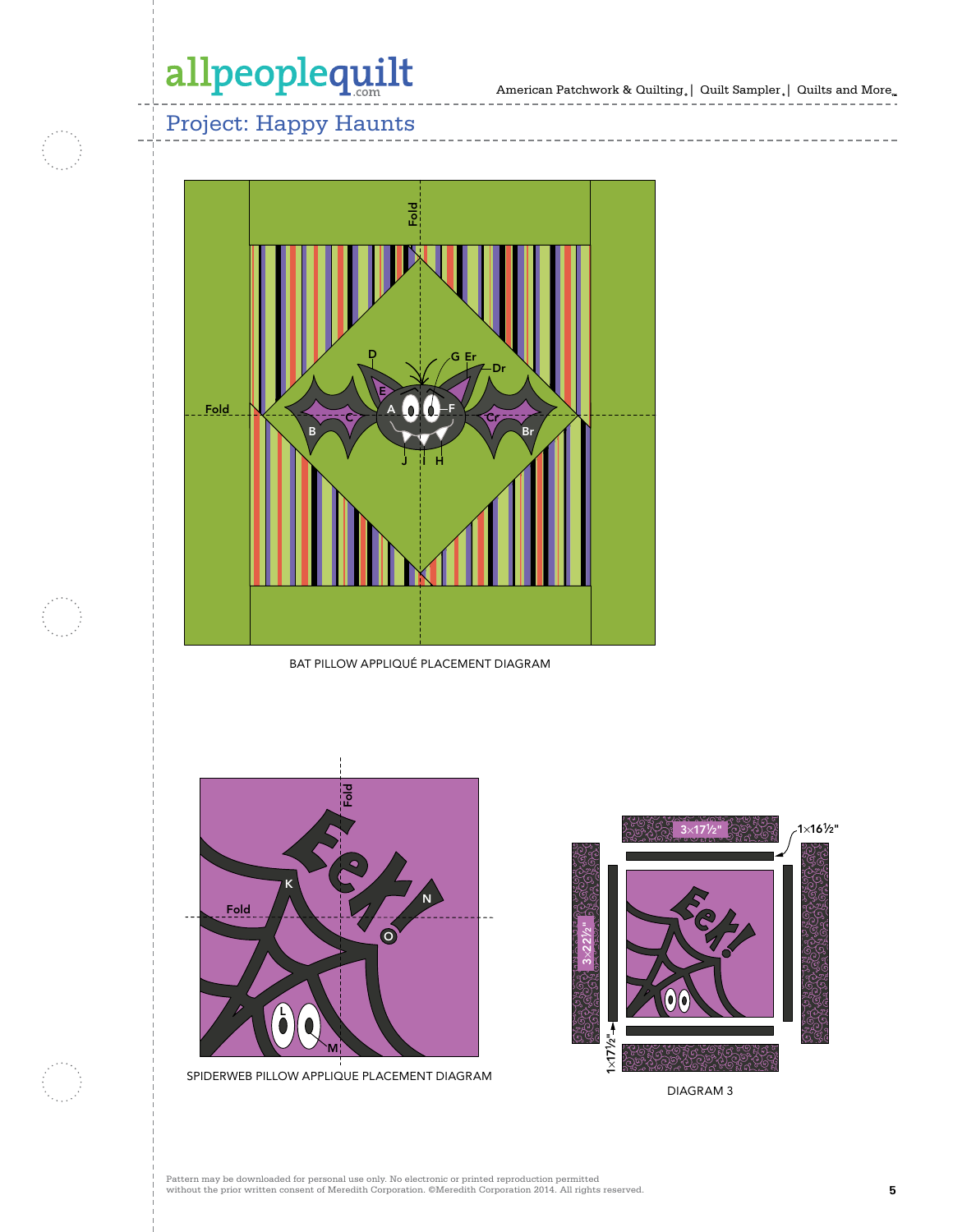American Patchwork & Quilting  $_{\circ} \vert \;$  Quilt Sampler  $_{\circ} \vert \;$  Quilts and More  $_{\circ} \;$ 

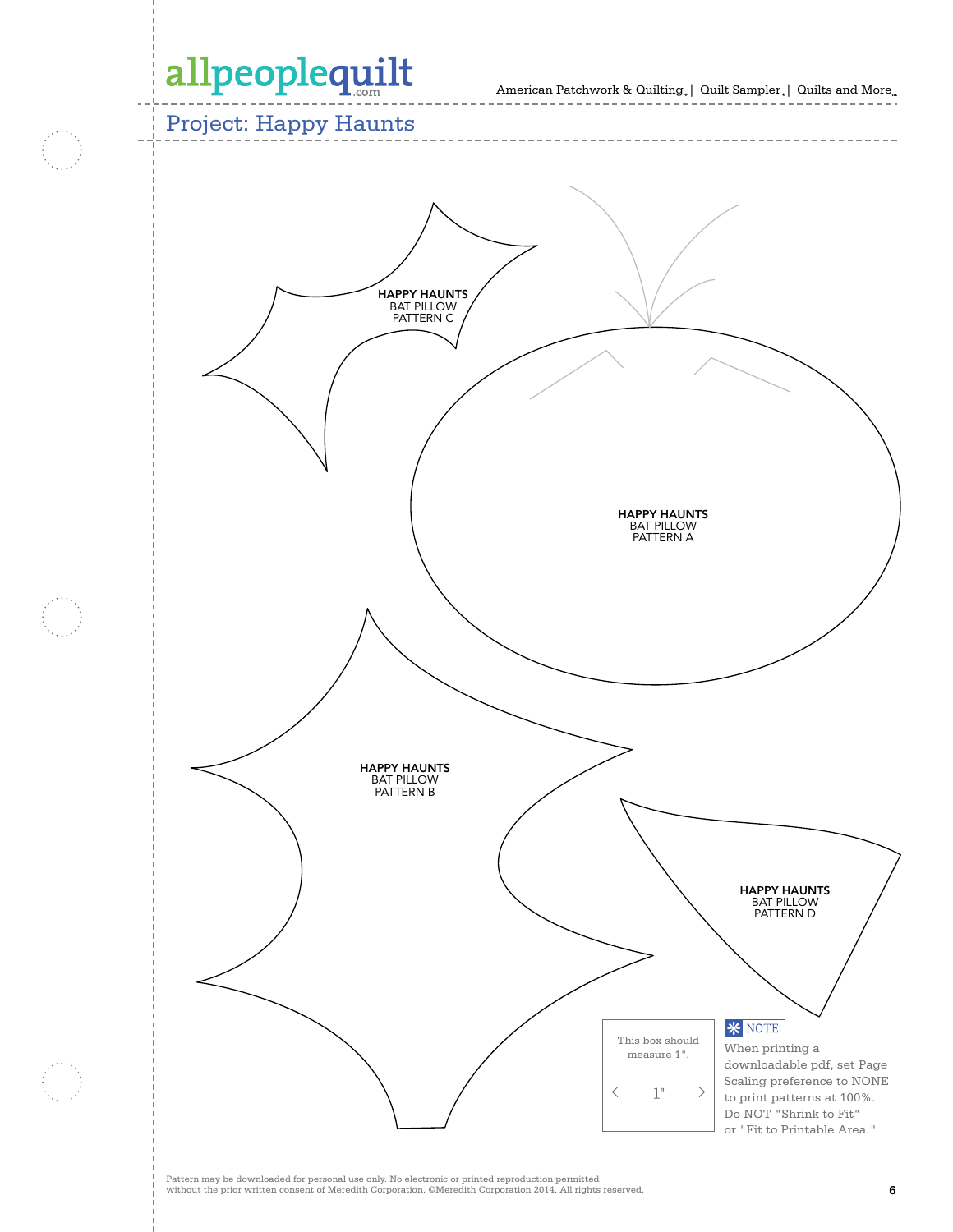American Patchwork & Quilting  $_{\circ} \vert \;$  Quilt Sampler  $_{\circ} \vert \;$  Quilts and More  $_{\circ} \;$ 

Project: Happy Haunts

HAPPY HAUNTS BAT PILLOW PATTERN F



Pattern may be downloaded for personal use only. No electronic or printed reproduction permitted without the prior written consent of Meredith Corporation. ©Meredith Corporation 2014. All rights reserved. **7**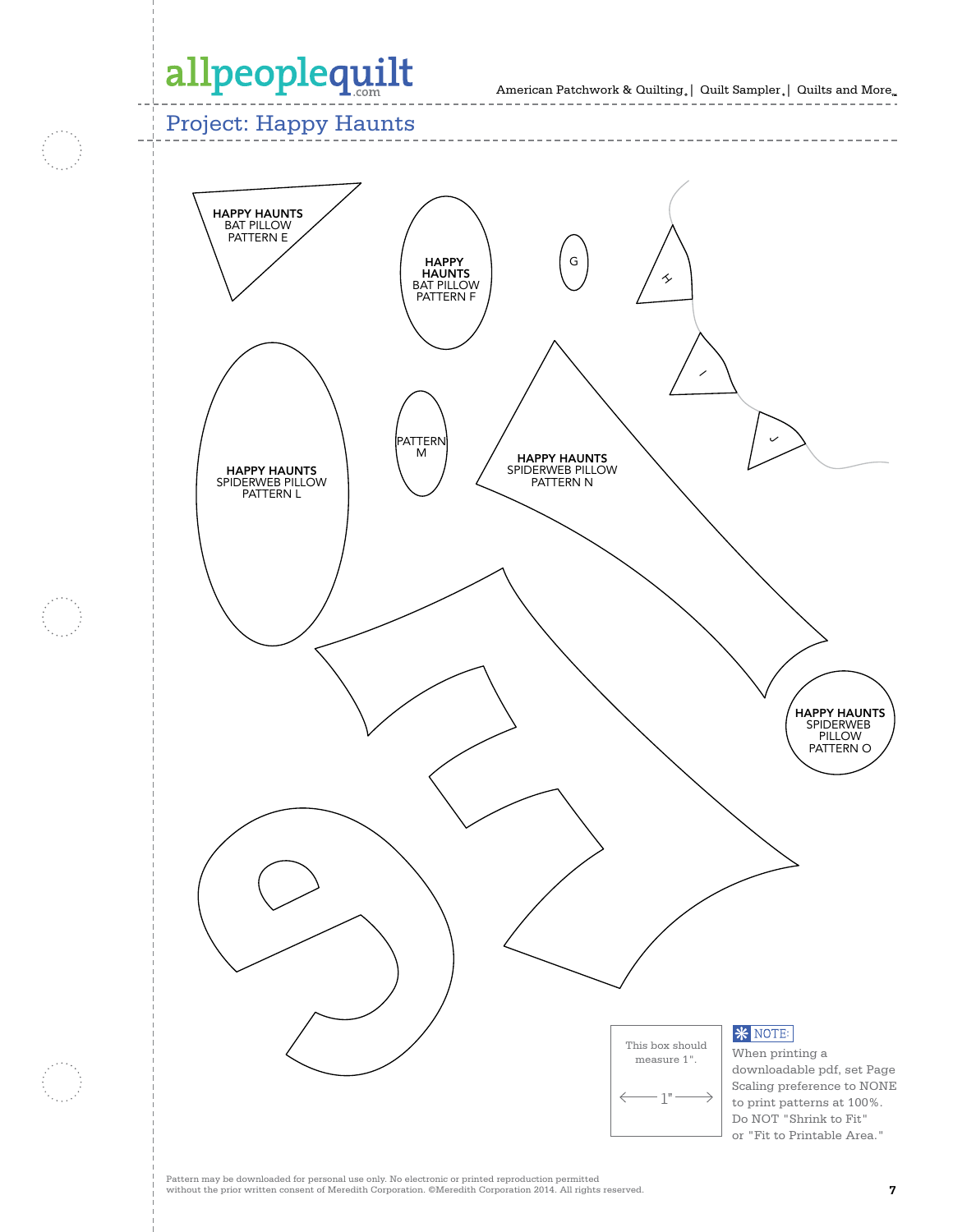American Patchwork & Quilting  $_{\circ} \vert \;$  Quilt Sampler  $_{\circ} \vert \;$  Quilts and More  $_{\circ} \;$ 

Project: Happy Haunts





### **\*** NOTE:

When printing a downloadable pdf, set Page Scaling preference to NONE to print patterns at 100%. Do NOT "Shrink to Fit" or "Fit to Printable Area."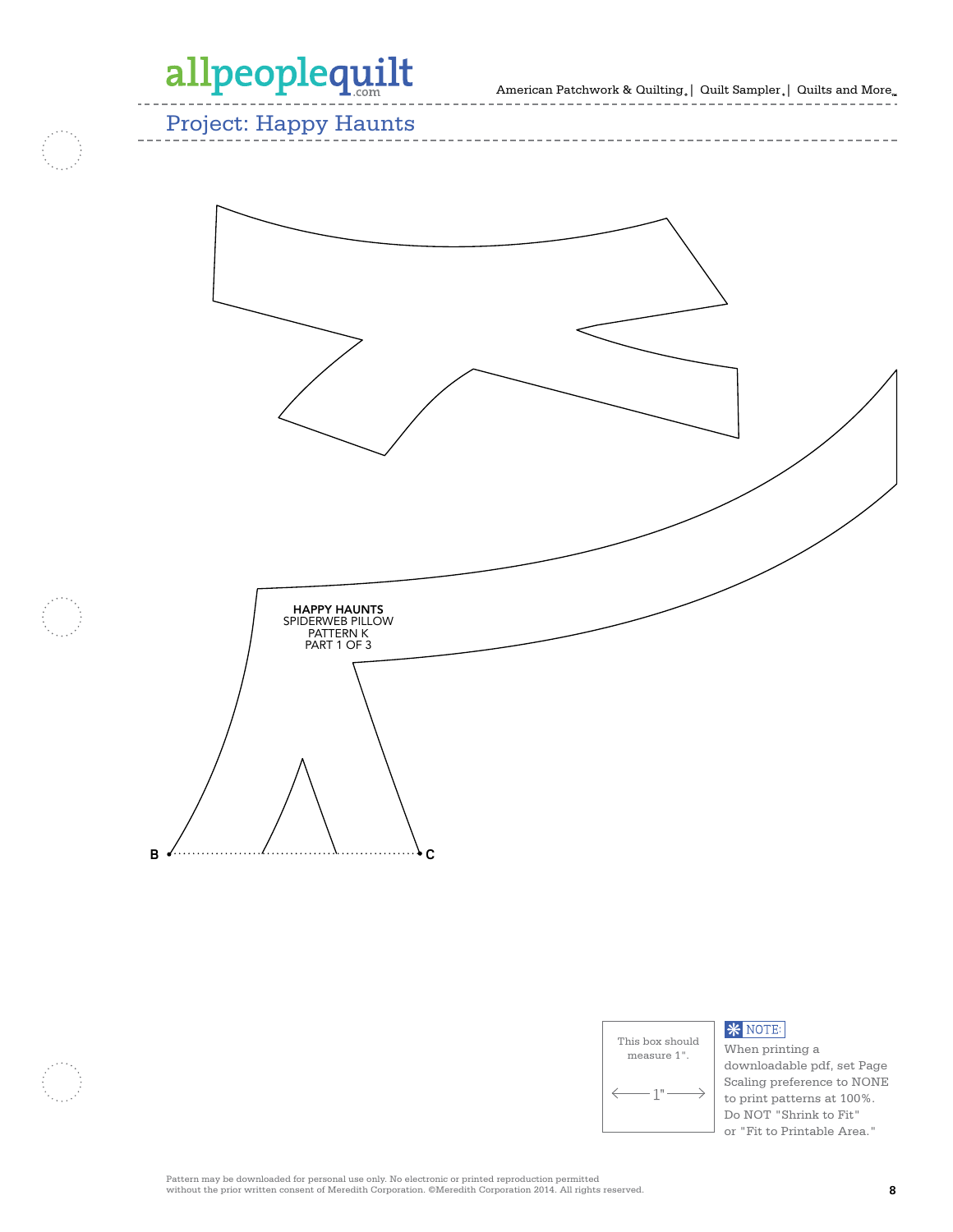American Patchwork & Quilting  $_{\circ} \vert \;$  Quilt Sampler  $_{\circ} \vert \;$  Quilts and More  $_{\circ} \;$ 

## Project: Happy Haunts